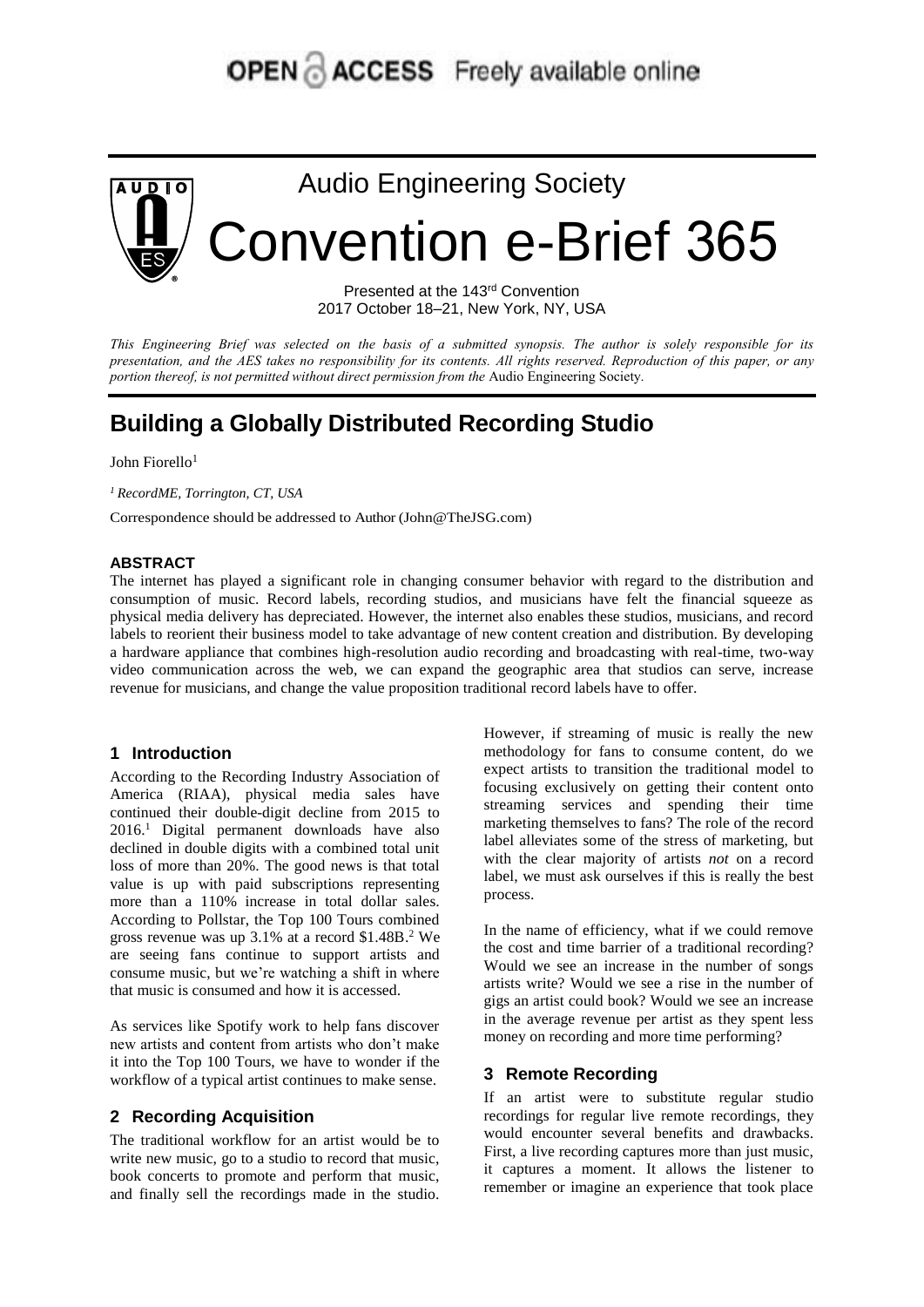in real life, at a real moment in time. This nontangible value creates real value in the mind of the listener. Secondly, decreasing the amount of time it takes to record in a studio increases the amount of time an artist can spend performing, writing, and introducing their music to new fans. Increasing the number of fans an artist has is directly proportional to the amount of money an artist will be able to make either through ticket sales, recording sales, number of times a song is streamed through a streaming service, or through merchandise sales.

The difficulty with remote recording is two-fold. First, hiring a studio to set up a remote recording session is expensive - more expensive than a traditional studio recording. Secondly, getting a quality recording of a live event is more challenging than a typical studio recording. If an artist tries to spend less money on the recording by doing a mixdown at the performance, setting up a two-track recorder in the back of the room, saving the stereo board mix, or asking the front of house (FOH) engineer to cover both the live mix and the recording mix, the quality of the recording will suffer.

# **4 The Appliance**

We believe the solution to the cost and quality problems that a typical artist faces when attempting to obtain a live recording can be solved by deploying an appliance that simulates a recording studio. This appliance would sit between the live event and the recording studio and would meet the following criteria:

- Facilitate two-way video and audio communication between the studio and the artist at the venue,
- Collect full resolution multi-track audio from the performance, either on stage or at FOH,
- Provide a method for the remote engineer to monitor the event audio, input gain, output gain, and acoustic quality of the audio entering the appliance,
- Provide a direct method for the engineer to manipulate the audio as it enters the

appliance including adjusting input gain and limiting the signal to avoid clipping,

- Provide a way to transfer, backup, and record the audio entering the appliance in such a way that allows for instant retrieval and preserves the individual audio stems in full resolution,
- Include analog and digital inputs, outputs, and pass-through routing, preventing the appliance from interfering with the local engineer's workflow at a venue,
- Include a failsafe to preserve the recording in the event of a loss of communication with the recording studio.

In addition to the above criteria, the appliance should be attached to a content delivery mechanism that would allow artists to distribute their content to their fans and to streaming services after the recording has been made.

# **5 Our Solution**

In an attempt to build this appliance, we constructed a unit that would allow a studio to retrieve the same audio stems that would be gathered if recording engineers were attending the performance. In addition, the unit would also provide the isolation required if they were attempting to do a mixdown at the venue while the performance was taking place. While our solution was ruggedized for traveling with a musician, the same solution could be installed in a venue to be offered to each artist booked at the venue, provided to a tour through a rental company, or offered as a service by a record label.



Figure 1. Front of RecordME Hardware.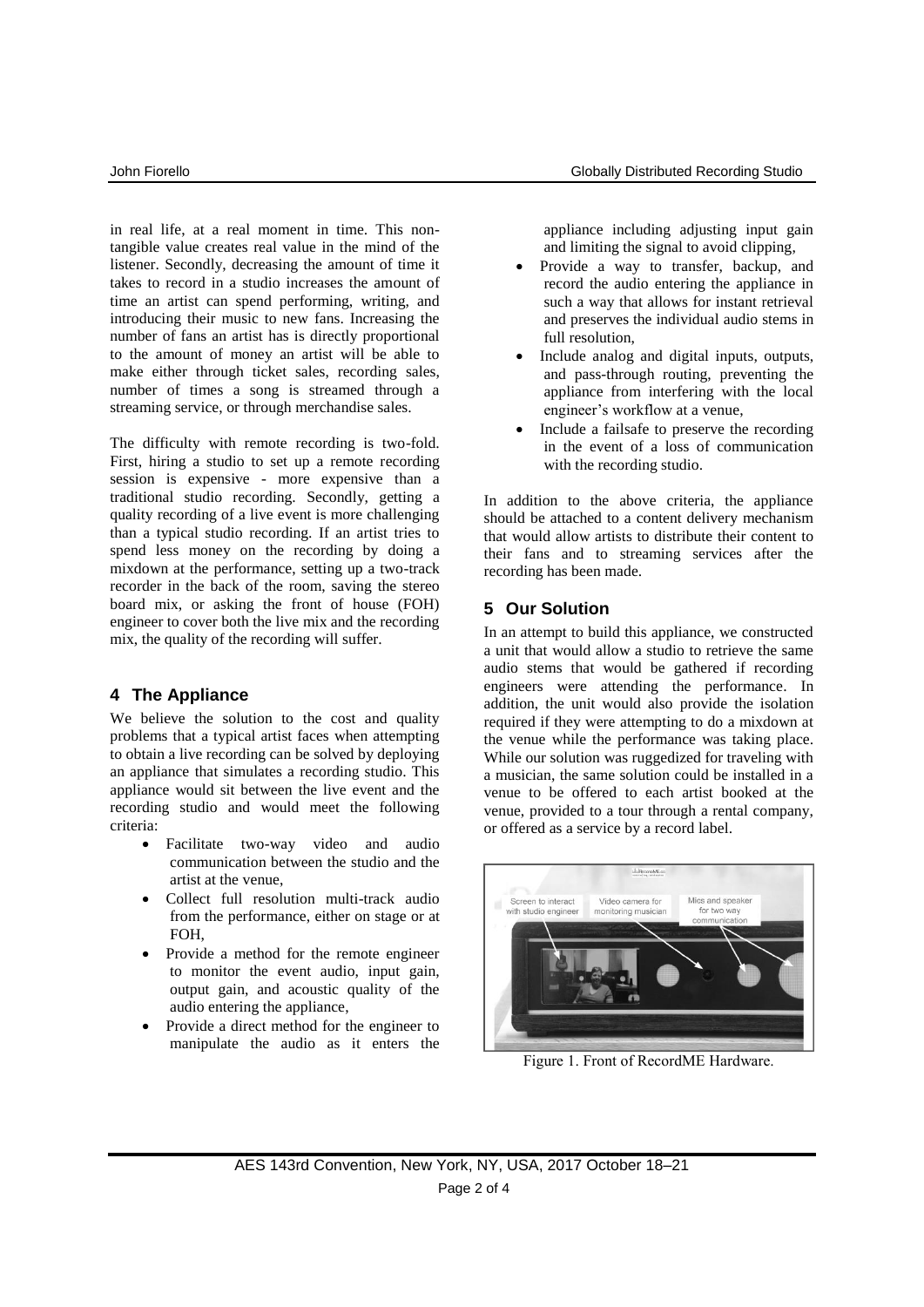Our first solution is an appliance that is vertically compact at two rack spaces. It includes eight analog inputs and outputs (I/O), functioning like a direct box when placed on stage. It also includes digital I/O in multiple formats including MADI, Firewire, AES50, USB3.0, Dante, and ADAT Optical. For two-way communication, a 4" screen, camera, and speaker is installed on the front of the unit so the performing artist can see the engineer and have a normal conversation with her.



Figure 2. Rear of RecordME Hardware.

Our second solution is a larger appliance at six rack spaces tall and is housed in a shock-mount road case. It includes 16 channels of analog I/O and 32 channels of bi-directional digital audio and utilizes a 7" screen along with a similar camera and speaker. All inputs and the video/audio engineer interface are located on the front of the appliance for more convenient patching and communication.



Figure 3. Front of RecordME Pro16 Hardware.

### **6 The Future of Recording**

What are the implications of an appliance that allows artists with small to medium-sized followings to obtain a studio recording of a live event without the costs associated with hiring a studio to record it? From the artists' perspective, they will see an increase in the number of recordings they can offer for sale or have streamed which should corollate with increased income potential. Additional time and money not spent on a studio recording can be reallocated to booking and performing more shows or expanding a songwriting catalog. The ability of an artist to monetize more affordable recordings may lessen the reliance on a record label for music discovery and promotion. Shifting from a reliance on studio recordings to live recordings may increase fan engagement and foster deeper connections with artists, leading to increased attendance at shows for a shared experience. We may see a trend where music discovery and participation becomes more localized, with national acts becoming less prominent and regional artists providing the most compelling story for young musicians to replicate.

When engineers set out to build recording studios, they are faced with the early decision of where to locate their studios. They can migrate to an urban setting but will be faced with increased costs for construction and sound isolation and greater competition from other studios. But the payoff is a larger pool of potential clients willing to pay a higher rate per hour. On the other hand, engineers can choose to locate their new studios in a more rural setting. Costs related to sound isolation and construction will likely be lower and they will have less competition, but they will have a more difficult time locating business and won't be able to charge as much money per hour. However, if engineers were able to tap into a network of connected recording appliances distributed globally by a networked appliance hosting service, they could access a depository of pre-recorded events ready for mixing, mastering, and delivery. The increased costs of locating a studio in an urban environment could be avoided.

The system is similar to the way the Uber cab company works. Available drivers log into a service